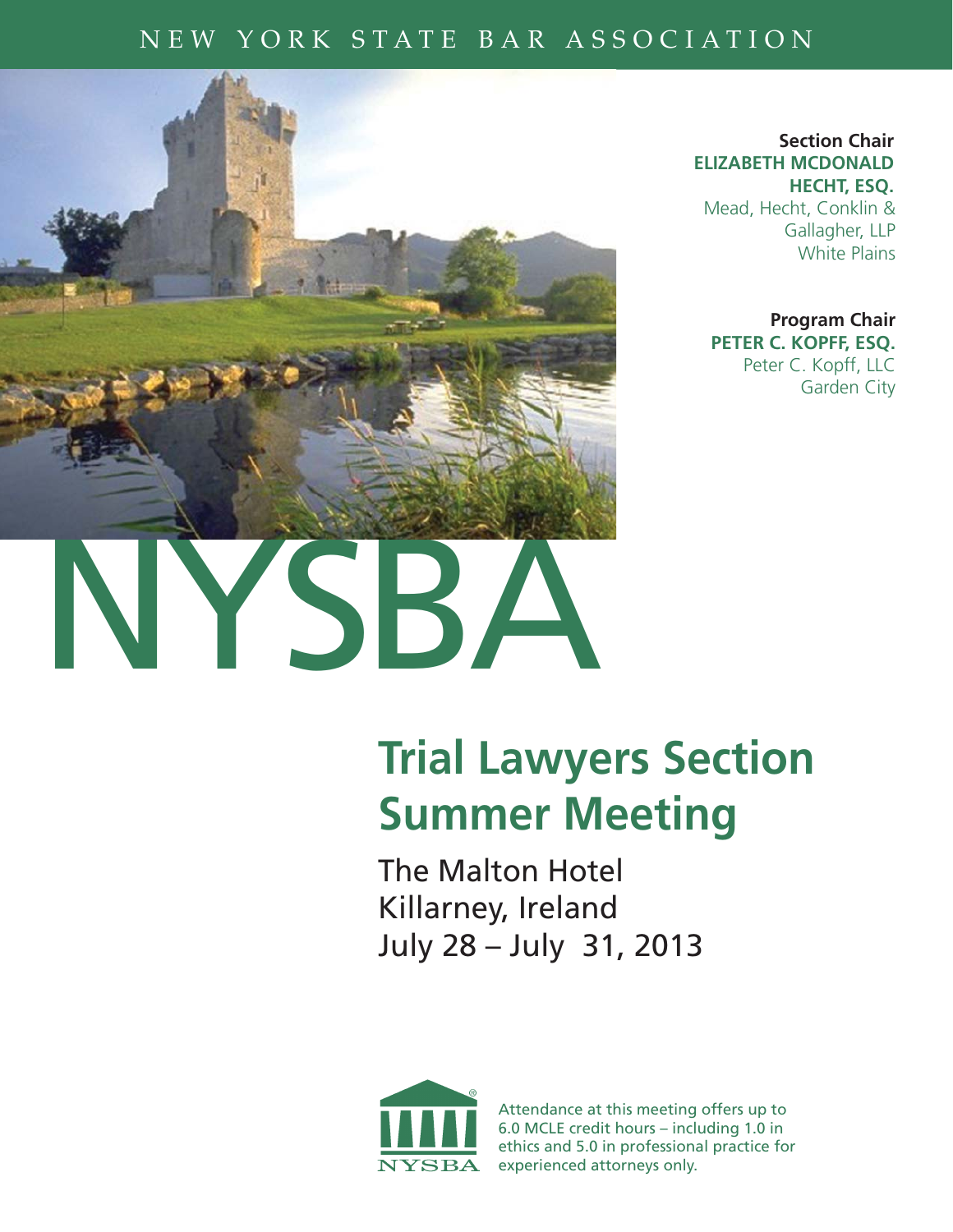# IMPORTANT INFORMATION

**MCLE CREDIT:** The New York State Bar Association's Meetings Department has been certified by the NYS Continuing Legal Education Board as an accredited provider of continuing legal education in the State of New York. **Under New York's MCLE rule, this program has been approved for a total of 6.0 credit hours; 1.0 hours in ethics and 5.0 hours in professional practice.**This is **NOT** a transitional program and is **NOT** suitable for MCLE credit for newly-admitted attorneys.

**DISCOUNTS AND SCHOLARSHIPS: New York State** Bar Association members and non-members may receive financial aid to attend this program. Under this policy, anyone who requires financial aid may apply in writing, **not later than fourteen working days prior to the program**, explaining the basis of his/her hardship, and if approved, may receive a discount or scholarship. Scholarships apply to the educational portion of the program only. For more details, please contact: cteeter@nysba.org or Catheryn Teeter, New York State Bar Association, One Elk Street, Albany, New York 12207. 518-487-5573.

### **ACCOMMODATIONS FOR PERSONS WITH**

**DISABILITIES:** NYSBA welcomes participation by individuals with disabilities. NYSBA is committed to complying with all applicable laws that prohibit discrimination against individuals on the basis of disability in the full and equal enjoyment of its goods, services, programs, activities, facilities, privileges, advantages, or accommodations. To request auxiliary aids or services or if you have any questions regarding accessibility, please contact Catheryn Teeter at New York State Bar Association, One Elk Street, Albany, New York 12207 or cteeter@nysba.org.

## **ABOUT THE MALTON HOTEL: 5 minute walk to the City Center and the Killarney Train Station**

### **Dining at The Malton:**

**The Garden Room**: Buffet Breakfast *included in attendee room rate for overnight guests*, 7:30 - 10:00 a.m daily. Ala Carte Dinner available nightly, 6:30 to 9:30 p.m.

**Punchbowl Bar**: Lunch & Dinner daily, 12 - 9:30 p.m.

**Grand Foyer & Coffee Rooms:** A tradition here since Victorian times, enjoy High Tea from 12 to 6 p.m. daily.

**Killarney Wine Rooms**: Offering an endless array of wines nightly to sample from 6:00 p.m. Chef's Evening Dinner Specials until 9:30 p.m.

### **The Innisfallen Spa at The Malton**

Your time at the Spa will leave you relaxed and rejuvenated from everyday stress. Offering massage, facial or body treatment services. The Spa is open 9:30 a.m. - 5:30 p.m., daily (later on Thursday, Friday and Saturday.)

#### **Children's Activities**

Complimentary supervised activities for children each evening. Outside play area.

#### **Fitness Center**

24 hour fitness center equipped with treadmills, elliptical, stationary bikes, weight machines and free weights.

#### **Indoor Pool**

50 foot pool with sauna, steam room and jacuzzi.

#### **Tennis**

Enjoy play on two outdoor courts.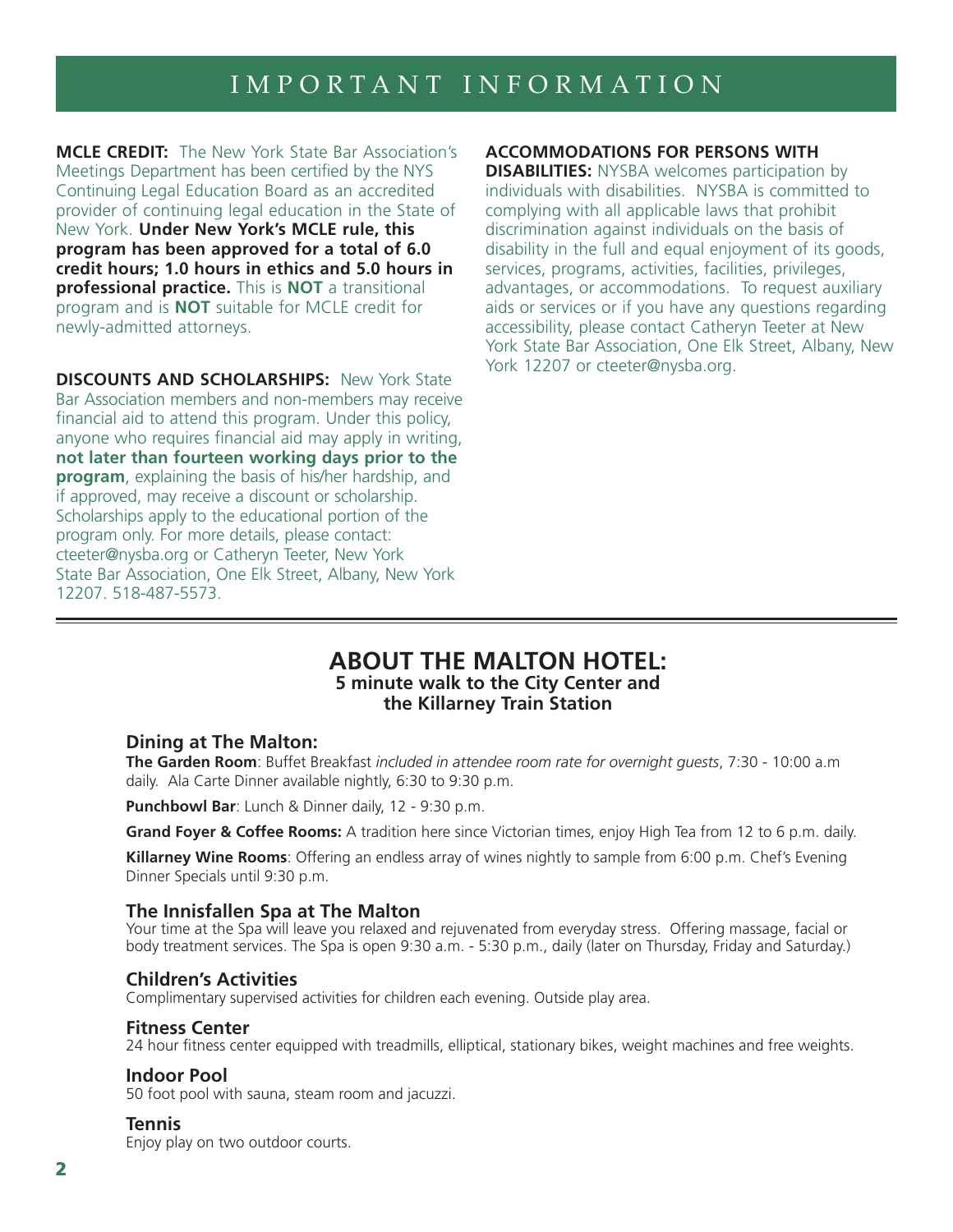# SCHEDULE OF EVENTS

# **Sunday, July 28**

11:00 a.m. - 5:30 p.m. **Registration** - The Reading Room off the Hotel Lobby 3:30 - 5:00 p.m. **Executive Committee Meeting** - The Victorian Room 6:00 - 7:30 p.m. **Welcome Reception** - Malton Hotel Garden 7:30 p.m. **Dinner** on your own If you are planning on eating on-site at hotel's Garden Room Restaurant, please make reservations in advance of the meeting. Additional dining suggestions in town are located on page 8.

# **Monday, July 29**

| $7:30 - 10:00$ a.m.             | <b>Buffet Breakfast</b> - The Garden Room Restaurant<br>(included in room rate for overnight hotel quests)                                                                                                                                                                                          |                                                                                |
|---------------------------------|-----------------------------------------------------------------------------------------------------------------------------------------------------------------------------------------------------------------------------------------------------------------------------------------------------|--------------------------------------------------------------------------------|
| $8:00 - 9:00$ a.m.              | <b>Executive Committee Breakfast Meeting - Wine Room, Garden Room Restaurant</b>                                                                                                                                                                                                                    |                                                                                |
| 8:00 a.m.                       | <b>Registration</b>                                                                                                                                                                                                                                                                                 |                                                                                |
| $9:05 - 11:55$ a.m.             | <b>GENERAL SESSION</b> - The Lower Lake Room                                                                                                                                                                                                                                                        |                                                                                |
| $9:05 - 9:15$ a.m.              | <b>New York State Bar Association Welcome</b><br>DAVID M. SCHRAVER, ESQ., PRESIDENT                                                                                                                                                                                                                 |                                                                                |
|                                 | <b>Trial Lawyers Section Welcome</b><br><b>ELIZABETH MCDONALD HECHT, ESQ., SECTION CHAIR</b><br>Mead, Hecht, Conklin & Gallagher, LLP<br>White Plains, New York                                                                                                                                     |                                                                                |
| $9:15 - 10:05$ a.m.             | THE CHALLENGE OF CHANGE IN THE IRISH COURT SYSTEM<br>An overview of the Irish legal system and new challenges brought on by rising<br>"litigant in person" - pro se litigation. Will New York face similar issues?<br><b>HON. CARROLL MORAN</b><br>Assigned Judge, South-Western Circuit<br>Ireland |                                                                                |
| 10:05 - 10:15 a.m. Coffee Break |                                                                                                                                                                                                                                                                                                     |                                                                                |
| $10:15 - 11:05$ a.m.            | EFFECTIVE WRITTEN ADVOCACY: HOW TO WRITE PERSUASIVE TRIAL<br><b>MOTIONS AND APPELLATE BRIEFS</b><br><b>HON. JUDITH J. GISCHE</b><br>New York State Supreme Court<br>Appellate Division, First Department<br>New York, New York                                                                      | A. MICHAEL FURMAN, ESQ.<br>Furman Kornfeld & Brennan LLP<br>New York, New York |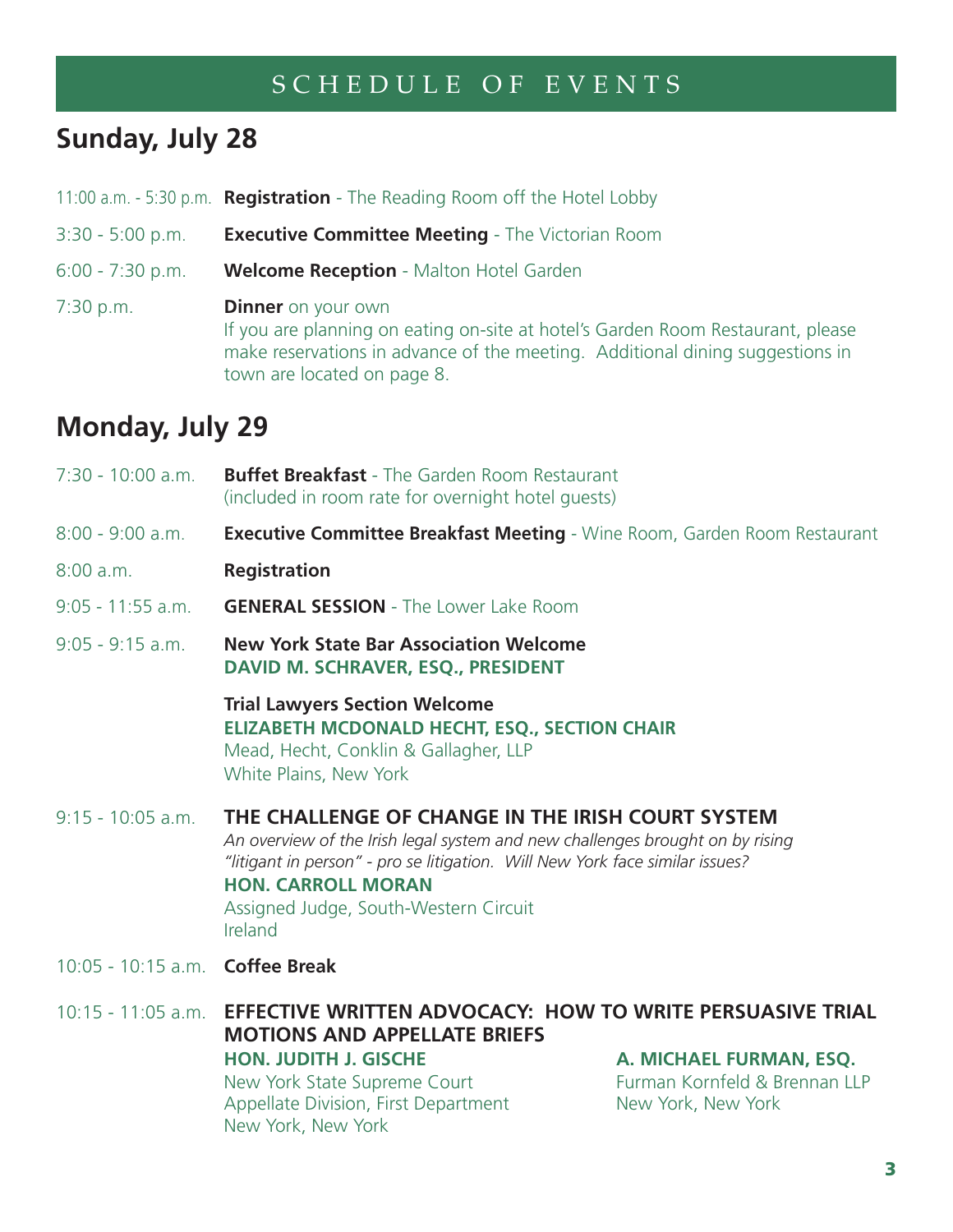# SCHEDULE OF EVENTS

# **Monday, July 29** *continued*

# 11:05 - 11:55 a.m. **MEDICAL MALPRACTICE LITIGATION: A DEFENSE PERSPECTIVE CLIONA CHRISTLE, PARTNER**  Litigation Department

 Healthcare & Life Sciences Group A&L Goodbody Dublin, Ireland

# 12:00 p.m. **Lunch** on your own

# 12:15 - 6:00 p.m. **Gap of Dunloe Tour**

Hewn two million years ago by giant, slow moving ice, the Gap is probably the finest example of a glaciated valley in western Europe. It's rugged scenery is awe inspiring. **Coaches depart the hotel at 12:15 p.m.** travelling to Kate Kearney's Cottage where we will catch four-person jaunting cars (horse and carts) to begin the 7 mile journey through the Gap. At the end of the Gap, a late lunch may be purchased at Lord Brandon's Cottage. From here, the 13 mile boat journey to Ross Castle across the lakes of Killarney begins. Coaches will pick us up at Ross Castle and return us to the hotel. Please note that it will be after 2:30 p.m. when we arrive at Lord Bran



don's. For those wanting to eat earlier, *boxed lunches may be ordered in advance from the hotel*. **Tour fee of € 50 per person covers tour and all transportation; lunch not included. Preregistration required for this tour.**

# 12:30 p.m. **Golf at Mahony's Point Course, Killarney Golf & Fishing Club**

Famous for its lakeside par-three,18th, once described by Gene Sarazan as one of golf's most memorable holes. With undulating greens, well-positioned bunkers and water hazards, this is the most scenic and friendly of the Club's three courses. **Soft-spikes only. First tee time is 1:00 p.m.****Preregistration is required. € 96 per person, currently \$125.00 US**, includes transportation to/from course, greens fee and golf cart. Club rental available. Discounts for two-day club rentals. Contact sales@killarney-golf.com for rentals. **Golf shuttle departs hotel promptly at 12:30 p.m.** 

**Golf Chair: David S. Pollack, Esq.,** Uniondale, New York

- 7:00 8:00 p.m. **Cocktail Reception**  The Reading Room
- 8:00 10:00 p.m. **Dinner**  The Middle Lake Room

# **Tuesday, July 30**

- 7:30 10:00 a.m. **Buffet Breakfast** The Garden Room Restaurant (included in room rate for overnight hotel guests)
- 8:30 a.m. **Registration**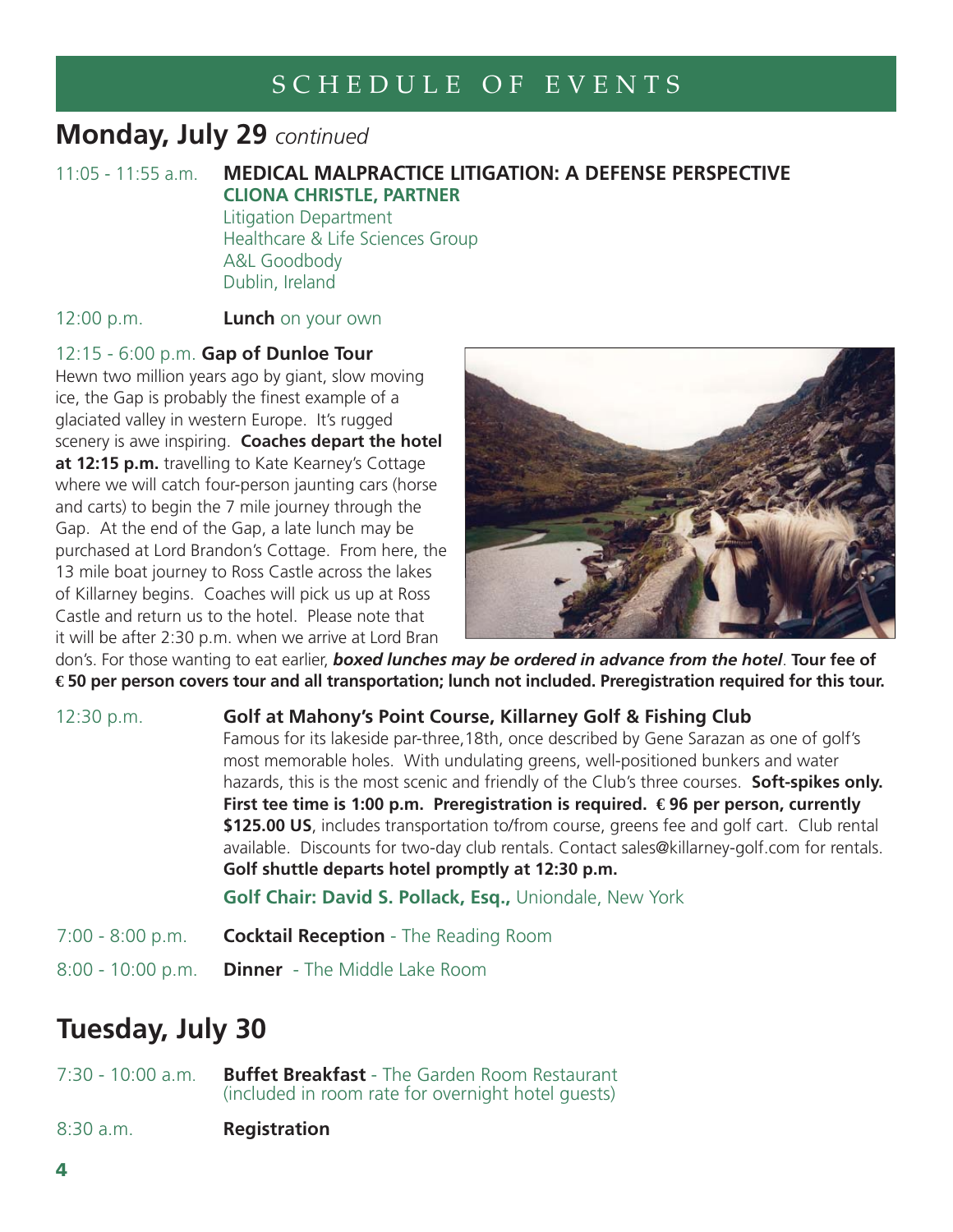# SCHEDULE OF EVENTS

# **Tuesday, July 30** *continued*

- 9:05 11:50 a.m. **GENERAL SESSION** Lower Lake Room, Main Hotel
- 9:05 9:10 a.m. **Trial Lawyers Section Greeting/Announcements PETER C. KOPFF, ESQ., PROGRAM CHAIR**  Peter C. Kopff, LLC Garden City, New York
- 9:10 10:00 a.m. **PERSONAL INJURY LAW: IRELAND VS NEW YORK PERSPECTIVE DERMOT F. SHEEHAN, ESQ.** Dublin, Ireland
- 10:00 10:10 a.m. **Coffee Break**
- 10:10 11:00 a.m. **NEW YORK PRACTICE AND CPLR UPDATE PROFESSOR PATRICK M. CONNORS** Albany Law School Albany, New York
- 11:00 11:50 a.m. **ETHICS FOR TRIAL ATTORNEYS PROFESSOR PATRICK M. CONNORS** Albany Law School Albany, New York
- 12:00 p.m. **Lunch** on your own
- 12:15 6:00 p.m. **Ring of Kerry Tour**

The Ring of Kerry takes you around the Iveragh Peninsula winding past pristine beaches, the island-dotted Atlantic Ocean, medieval ruins, mountains and loughs (lakes). **Coaches depart hotel at 12:15 p.m.** From Killarney, we head to Killorglin, home to Ireland's oldest market fair - the Puck Fair. The next stop is Waterville, a lovely fishing village on the shores of Ballinskelligs Bay, *where lunch may be purchased*. After lunch, we travel over the Cumaciste Pass with spectacular views of the Atlantic Ocean and the Skellig Islands, descending into Derrynane, home of Daniel O' Connell, known in Irish history as "The Liberator" for achieving Catholic Emancipation in the late 19th century. There will be a stop in Sneem village in the afternoon before returning to Killarney travelling alongside the National Park. **Preregistration is required. € 25 per person, lunch extra.** 

### 12:30 p.m. **Golf at Killeen Course, Killarney Golf & Fishing Club**

 Flagship course meanders the shore of Lough Leane against the backdrop of the Mountains of Killarney. At 6,566 metres, it will challenge long hitters. Accuracy is vital due to water on virtually every hole. **Soft-spikes only. First tee time is 1:00 p.m.****Preregistration required.****€ 117 per person,** includes transportation to/from course, greens fee and golf cart. Club rental available; contact sales@killarney-golf.com to arrange. **Shuttle departs hotel at 12:30 p.m. promptly.**

7:00 - 10:00 p.m. **Reception & Dinner** - Malton Gardens and The Lower Lake Room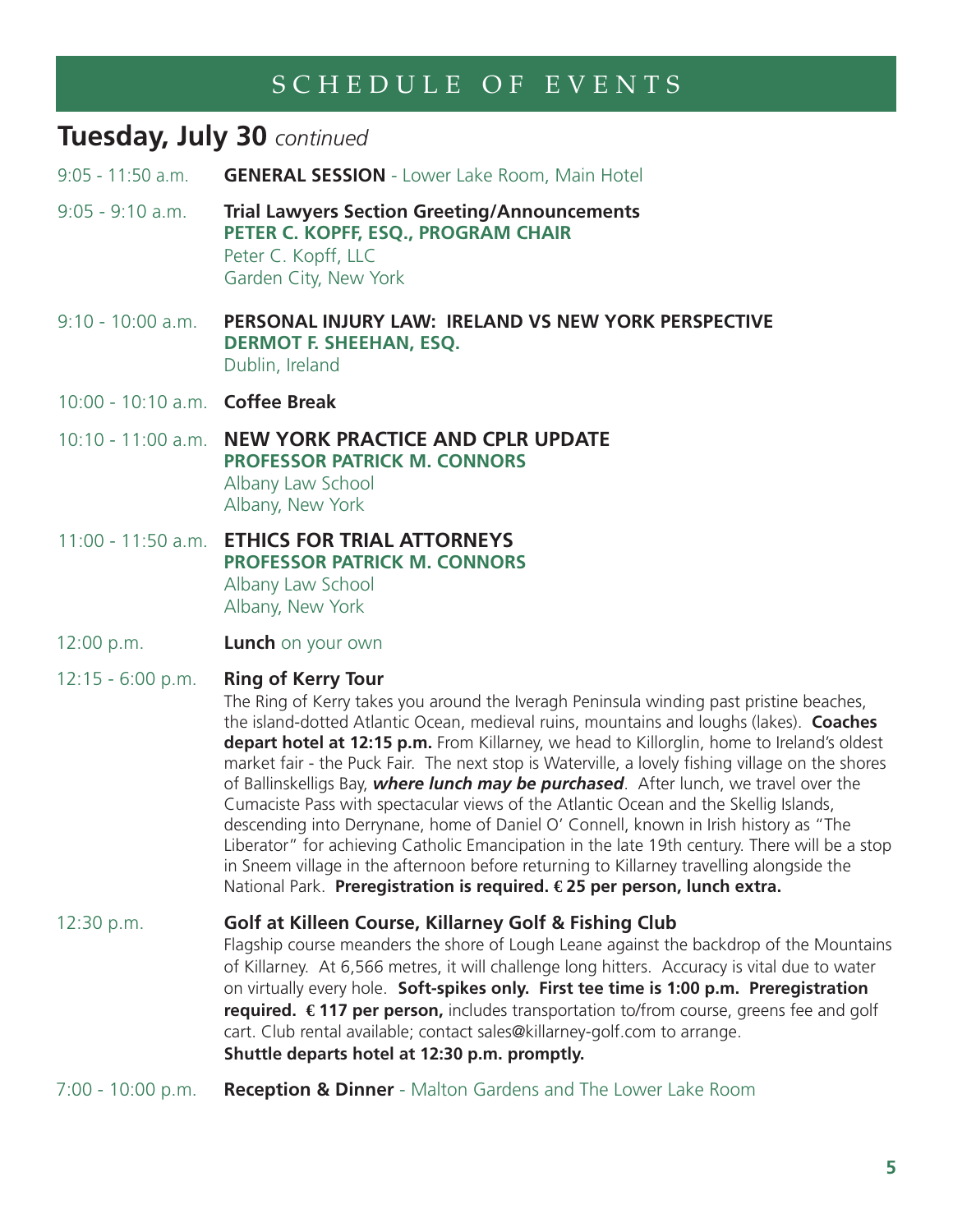# **Wednesday, July 31**

7:30 - 10:00 a.m. **Buffet Breakfast** - The Garden Room Restaurant (included in room rate for overnight hotel guests)

12:00 noon **Check Out/Departure** 



# **THINGS TO DO IN KILLARNEY**

# **Muckross House, Gardens and Traditional Farms**

Killarney National Park, County Kerry

19th c. Victorian mansion set against the stunning beauty of Killarney National Park close to the shores of Muckross Lake. Muckross House was built for Henry Arthur Herbert and his wife, the water-colourist Mary Balfour Herbert. This was actually the fourth house that successive generations of the Herbert family had occupied at Muckross over a period of almost two hundred years. William Burn, the well-known Scottish architect, was responsible for its design. Building commenced in 1839 and was completed in 1843. www.muckross-house.ie

## **Muckross Abbey,** Killarney National Park, County Kerry

The Franciscan friary of Irrelagh, now known as Muckross Abbey was founded for the Observatine Franciscans about 1448 by Daniel McCarthy Mor. The friars remained in occupation at Muckross at least intermittently and, despite the dissolution of the monasteries, until Cromwellian times. The present well-preserved ruins include a church with a wide, square tower and fine windows, and a vaulted cloister with an arcade of arches around a square courtyard. In the middle of the courtyard grows an ancient yew tree, said traditionally to be as old as the Abbey. Muckross Abbey was the burial place of local chieftains, and in the 17th and 18th centuries, the three Gaelic poets, Geoffrey O'Donoghue, Aodhagan O'Rathaille and Eoghan Rua O'Suilleabhain. The graveyard in the grounds surrounding the Abbey is still in use with burials taking place there each year.

# **Killarney National Park,** County Kerry

The National Park comprises 24,700 acres of beautiful lake and mountain scenery. The Park is famous for its' native natural habitats and species including oakholly woods, yew woods and red deer. The National Park Visitor Centre (located at Muckross House) and the Information Point at Torc Waterfall provide information on all aspects of the park. Access for visitors with disabilities to The Visitor Centre. The Education Centre, located at Knockreer House, provides a range of courses related to nature conservation and the ecology of The National Park for school children, students and other groups. www.killarneynationalpark.ie

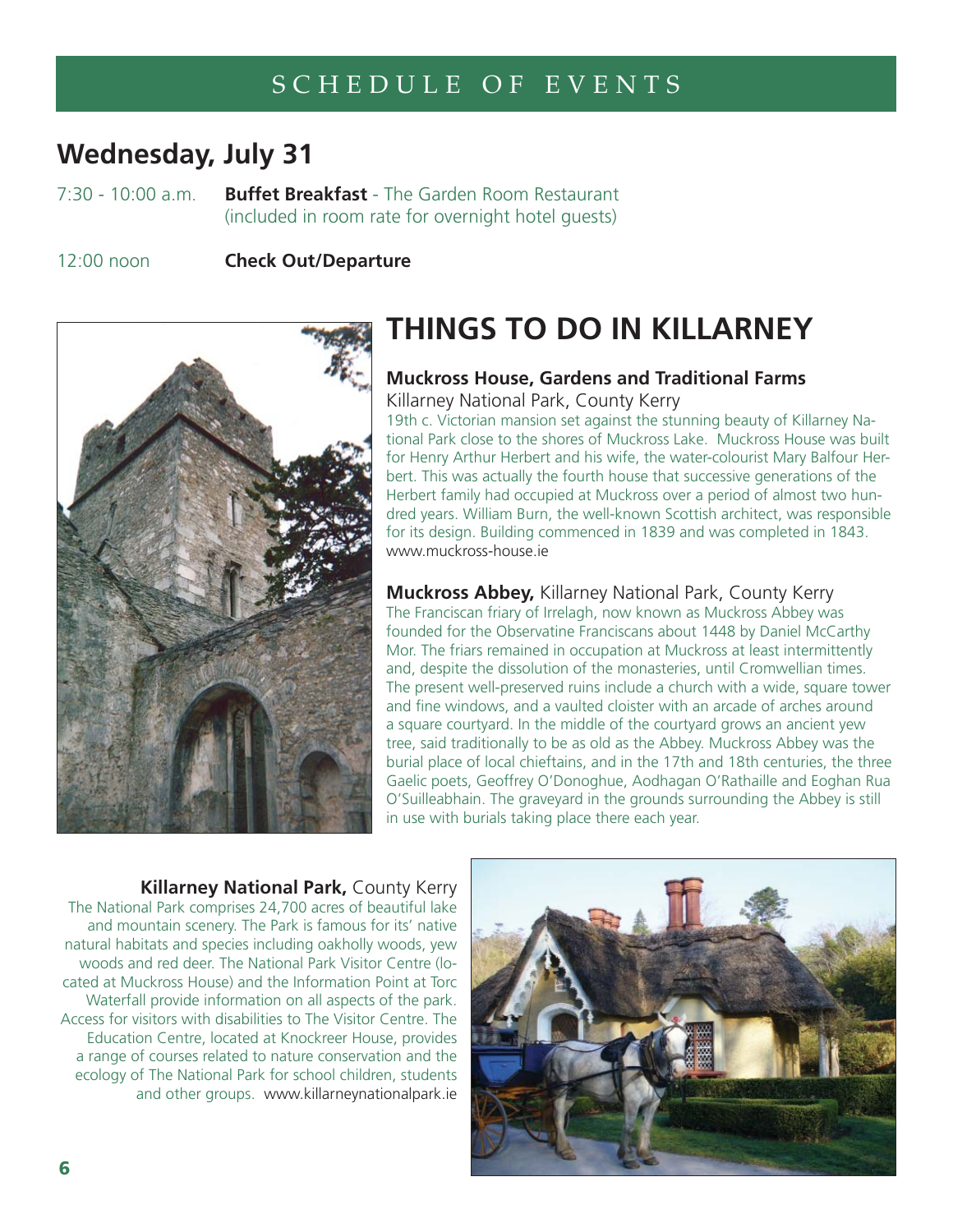# THINGS TO DO IN KILLARNEY

# **Ross Castle**

Built by O'Donoghue Mór in the 15th century on the edge of Killarney's lower lake. The Castle came into the hands of the Brownes who became the Earls of Kenmare and owned an extensive portion of the lands that are now part of Killarney National Park. Legend has it that O'Donoghue still exists in a deep slumber under the waters of Lough Leane. On the first morning of May, every seven years, he rises from the lake on his magnificent white horse and circles the lake. Anyone catching a glimpse of him is said to be assured of good fortune for the rest of their lives. The large rock at the entrance to the bay is known as O'Donoghue's prison. Ross Castle was the last stronghold in Munster to hold out against Cromwell. It was eventually taken by General Ludlow in 1652. www.heritageireland.ie/en/South-West/RossCastle

# **Skellig Michael World Heritage Site kellig**

This is a journey for the truly adventurous. Skellig Michael is a wilderness site and designated Nature Reserve. Formerly a 6th century monastic settlement, the island is accessed by small, licensed 12 passengers boats departing from Portmagee, Valencia or Ballinskelligs. The boat ride takes 30-40 minutes each way on potentially rough seas. Visitors spend approx. two hours on r the island. The physically demanding trip entails climbing 618 steep steps, ascending over 600 feet to the monastery. There are no facilities, water or food on Skellig Michael. Visitors are advised to carry water, wear appropriate clothing and footwear and to bring their own lunch if desired. There is a small museum close by on the mainland with an audio video show about the monastery and its history. www.heritageireland.ie/en/South-West/SkelligMichael

# **Dingle Peninsula/Coastline**

Famed for its rugged beauty and indigenous cultural heritage, the area has long been a holiday destination, drawing both Irish and foreigner visitors alike. In fact, the Dingle Peninsula has been rated amongst Tripadvisor's top 100 global destinations.

With a large Irish speaking population and some of Ireland's highest mountains, liveliest pubs and most beautiful beaches, the area has something to offer every visitor, be it music, scenery, excitement or culture.

Once referred to as "the most beautiful place on Earth" by National Geographic Traveller, the Dingle Peninsula (also known as West Kerry, or Corca Dhuibhne in Irish), is the northernmost of the two major peninsulae in County Kerry, Southwest Ireland. Tours are offered daily to the Dingle Peninsula by Dero's Tours. Visit www.derostours.com for information.

> **For more information on any of the above activities and/or on Killarney, visit:**

# **www.killarney.ie www.discoverireland.ie**